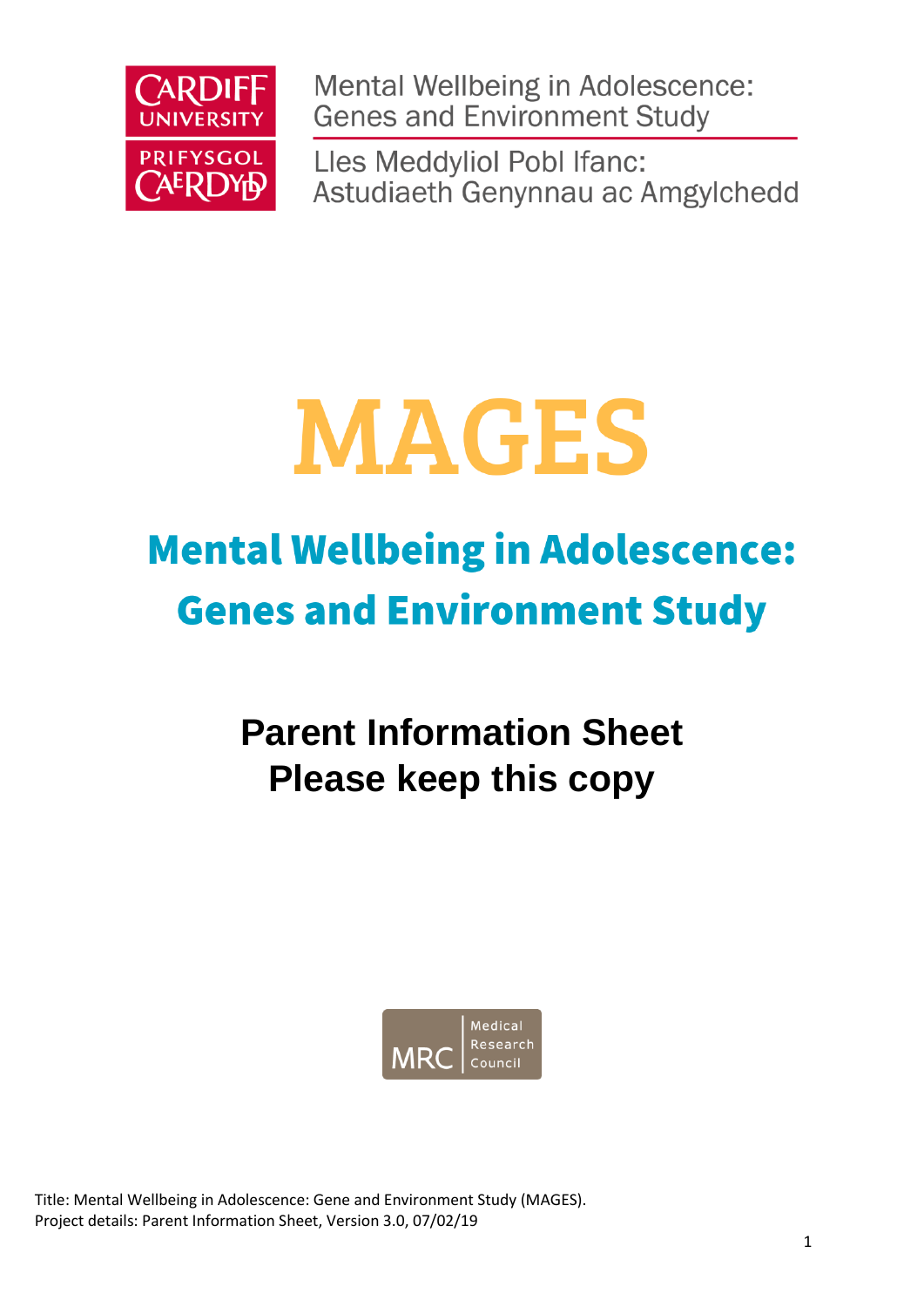#### **Mental Wellbeing in Adolescence: Gene and Environment Study (MAGES)**

We are researchers from Cardiff University and we are inviting your child to take part in a new research study. Before you decide whether to give permission for your child to take part, it is important that you understand why the research is being carried out and what it will involve. Please take as much time as you need to read this information carefully and discuss it with others if you wish. You are welcome to contact us if anything is not clear to you, or if you would like further information. Our contact details are at the end of this information sheet.

Thank you for taking the time to read this.

#### **What is the purpose of the study?**

Good mental wellbeing is extremely important. It enables children to reach their full potential at school, is linked with better relationships with friends and family, and it helps promote better health as children grow up.

Many children have some mental health difficulties from time to time. It is estimated that 1 in 5 young people experience problems such as depression or anxiety. Mental health problems can impact young people's education, relationships and wellbeing.

Genetic and environmental risk factors together contribute to the development of mental health problems. Protective factors, such as having supportive friends, family and teachers help to promote better mental health.

Nearly all genetic studies of mental health are based on adults, despite mental health problems typically beginning in childhood and adolescence. Our aim is to understand how genetic risk factors affect the development of mental health problems. This is important because it will allow researchers to better understand exactly how mental health problems develop, what risk factors are important and whether there are protective factors that can improve young people's mental health.

To achieve this, researchers would need to collect DNA samples from many thousands of young people. One way we could do this is by collecting data from children in secondary schools. Our aim in this project is to see if this is feasible. Therefore this study aims to:

- 1) explore parent, teacher and young people's views on the aims and procedures of this research;
- 2) test whether it is practical to collect saliva samples for the purpose of DNA analysis from children in school;
- 3) examine whether the samples obtained would be of sufficient quality for DNA analysis;
- 4) conduct group based DNA analysis on the saliva samples;
- 5) link DNA samples to information collected by the NHS and other public organisations (e.g. health and education records); and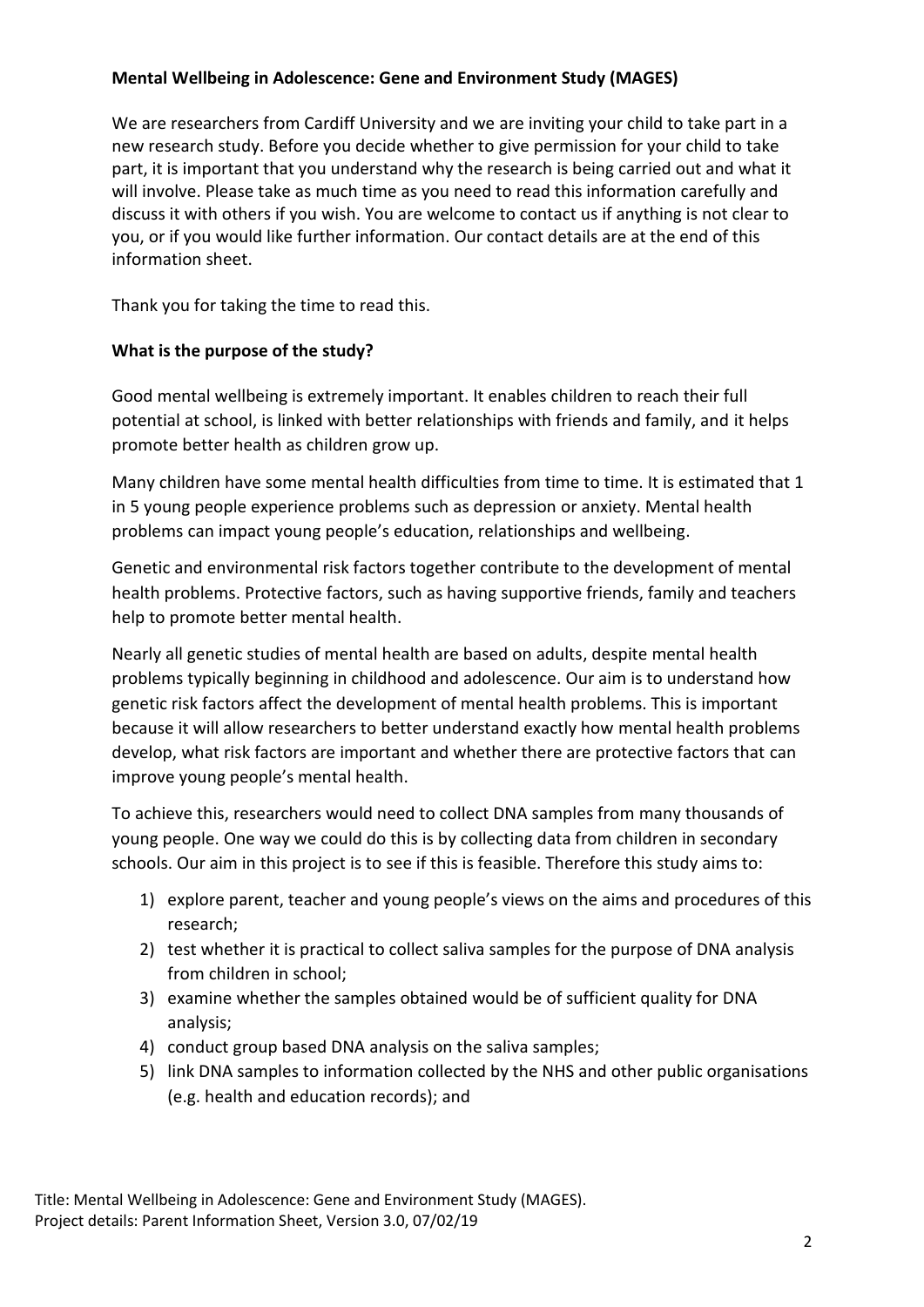6) link DNA samples to wellbeing data collected as part of the School Health Research Network (SHRN) survey.

#### **Why has my child been chosen?**

Your child has been invited to take part because they are in Year 7 or Year 8. Your child's school is part of the School Health Research Network (SHRN) and has consented to be part of this feasibility study.

#### **Does my child have to take part?**

It is entirely up to you and your child whether you would like them to take part or not. If both you and your child agree to take part then you will be asked to sign a consent form. Your child will still be free to withdraw from this study at any time without giving a reason.

#### **What is involved if my child does take part?**

If your child is willing to take part in the study then we will give them a plastic tube and ask them to provide a small (about one teaspoon) saliva sample. The collection of the sample will not involve any discomfort for your child and will only take a short amount of time. Your child will be asked not to eat or drink anything for 30 minutes before giving the sample as this can affect the quality of the DNA in the saliva. With your permission, these samples will be stored and used for future ethically approved research examining genetic and social risk and protective factors related to mental health.

We would also like to ask your permission to securely link the DNA sample your child provides to:

- 1) Information collected by the NHS and other public organisations (e.g. health and education records); and
- 2) Information about health and wellbeing collected as part of questionnaire surveys completed in school, for example the School Health Research Network (SHRN) survey.

#### **What will my child's saliva sample be used for?**

The saliva samples will be tested to make sure they are of adequate quality for DNA analysis. Our research uses the samples and information provided to improve our understanding of adolescent mental health. These saliva samples are valuable for research now, and in years to come when advances in technology can help us to answer questions that we cannot explore with current technology. Therefore the samples we collect may be used in the future by researchers in the UK and abroad undertaking ethically approved research which may include DNA analysis. Your child's sample will be anonymous and will not include their name. Researchers will need to get permission from Cardiff University to use your child's sample for their work.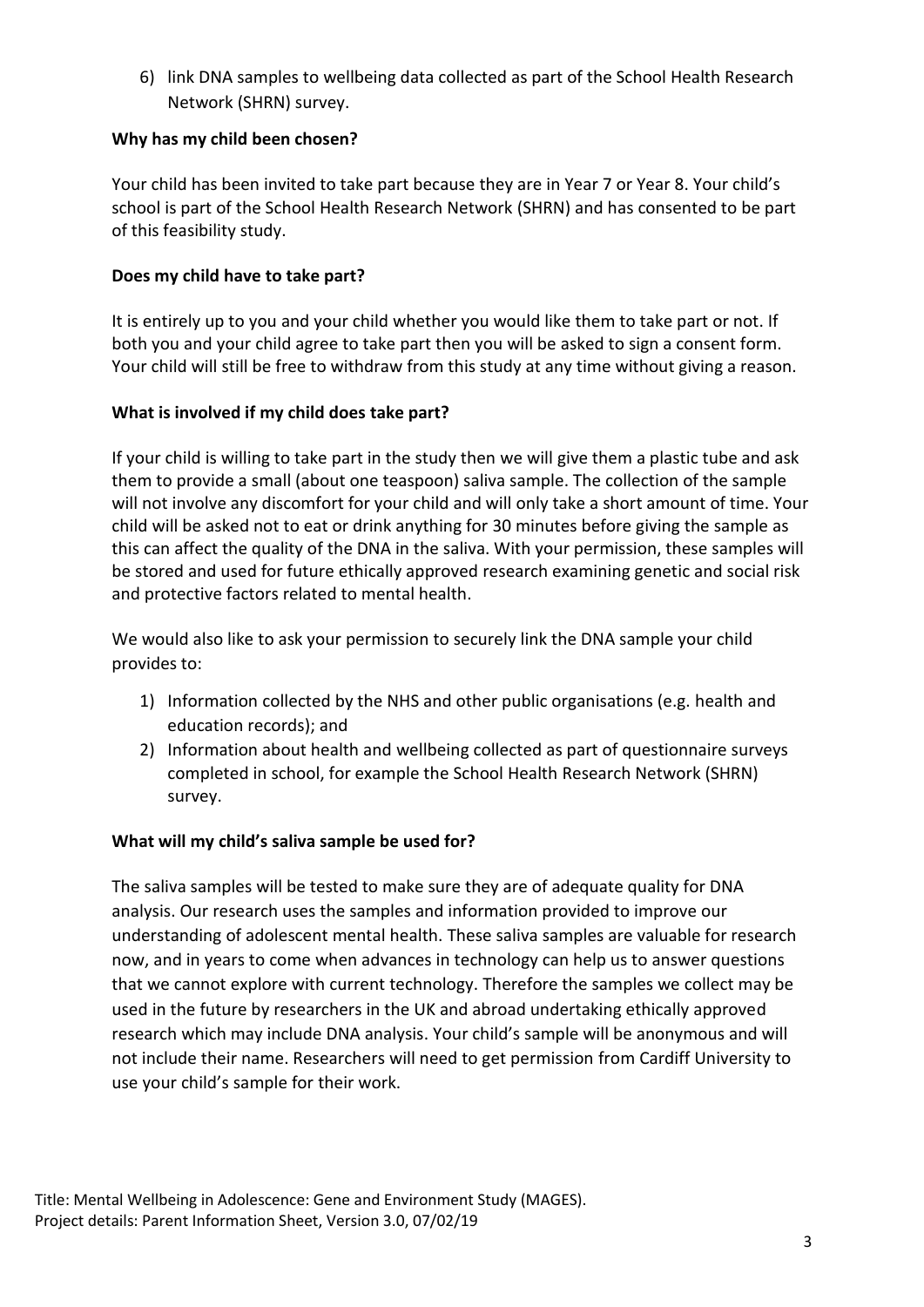#### **Will you analyse my child's DNA?**

Yes, as part of this study we will carry out analysis of DNA. The types of analyses we will perform are for research purposes only, and therefore we will not be able to provide any individual feedback about your child's DNA and linked information to anyone.

If you request, any unused samples will be disposed of according to locally approved procedures at Cardiff University. Any results generated prior to the withdrawal of consent will continue to be used in this study.

#### **Why are you asking for my permission to link my child's sample to other records?**

Giving permission to link your child's genetic information to other records allows us to build a much more complete picture and will ultimately help to improve the health and wellbeing of young people across Wales.

We plan to examine the links between genes, environment and children's health and wellbeing. To do this, we would use a process called 'data linkage' to anonymously and securely link other routinely collected data to your child's genetic information. The other data comes from organisations like schools and the NHS, which routinely collect information such as school student surveys, examination grades and reasons for visiting hospital. With your permission, the DNA sample your child provides for this study may be linked **securely and anonymously** to routinely collected information like these. For example, we work with the Secure Anonymised Information Linkage (SAIL) databank at Swansea University.

All data linkage is undertaken in line with the General Data Protection Regulation (2018) and University governance. Being able to link your child's sample to other education and health data will make their contribution even more valuable in terms of what we can learn through this research and its potential to help people in the future.

#### **How would you link my child's genetic information to other records?**

In order to link your child's genetic sample with other data from public organisations (e.g. NHS) we will ask for your child's name, date of birth and postcode. This information will first be used to create an anonymous linkage file which allows different information to be linked together. This anonymous file will **not** include any of your child's identifying details, so no researcher who goes on to use it will ever know whose data they are looking at. Researchers will need permission to access this anonymous data and they will only be allowed to look at the information that they need for their specific study (for example whether your child has ever visited the GP for anxiety or depression).

#### **If I allow my child to give a saliva sample will it automatically be linked to other information?**

No. You can choose which parts of the study you would like your child to be involved in. You can give permission for your child to provide a DNA sample, but not to have their sample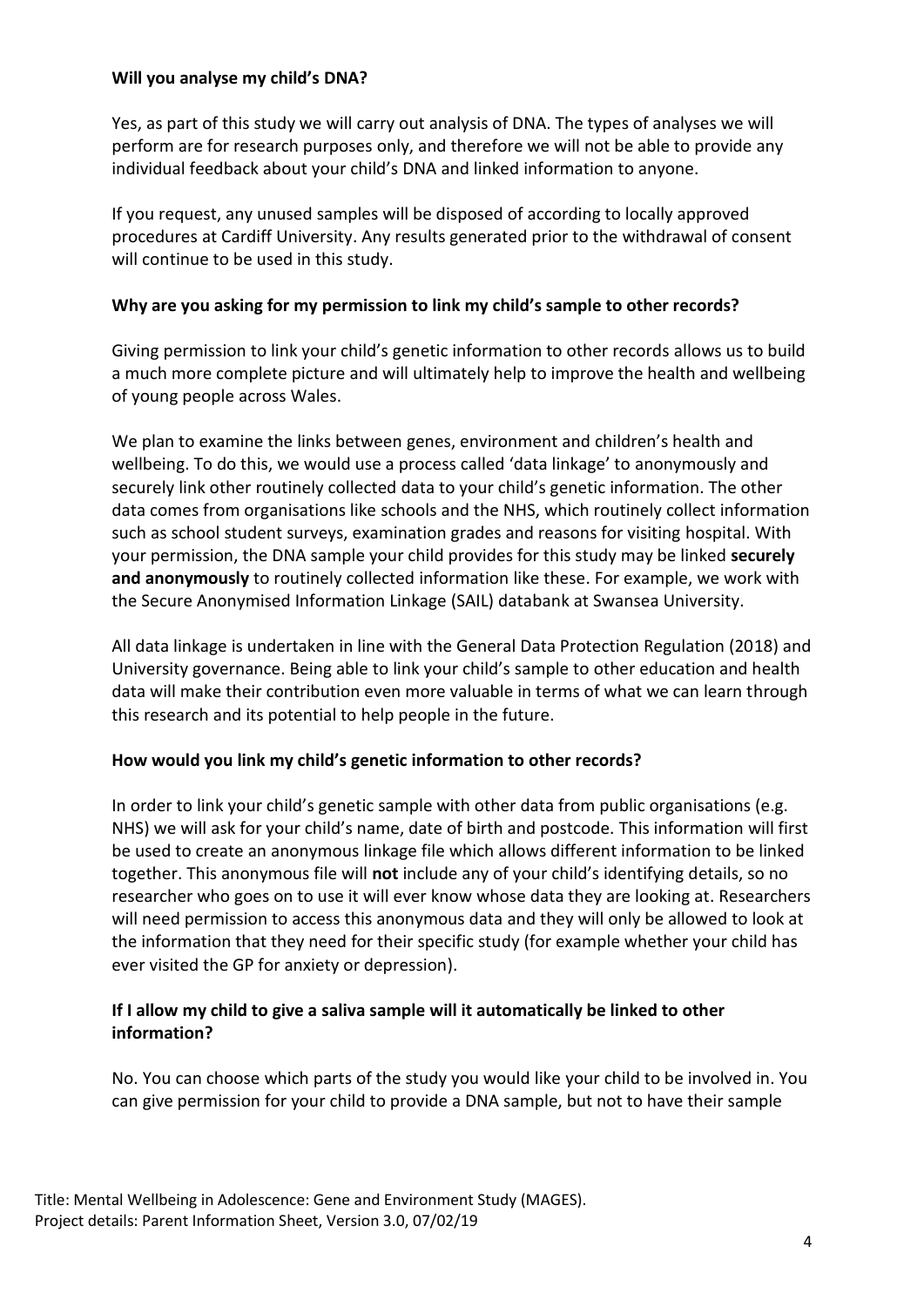linked to other data. Or, you can choose for your child to take part in both parts of the study by consenting for them to provide a saliva sample and allowing us to link their sample to other publically held information (e.g. NHS and school records).

#### **What happens if my child and I disagree about his/her participation?**

Your child will only be included in this study if parental permission is provided and if your child also agrees. They will not be able to participate if either you or they do not wish to.

#### **Will my child's data be kept confidential?**

All information collected from your child during the course of this study will be kept strictly confidential in accordance with the General Data Protection Regulation (2018). Any information about your child's identity obtained from this research will be stored securely (we use identification numbers instead of names) and separately from any data collected from your child. Only the study team will have access to your child's identifiable data. There are strict laws that safeguard your child's privacy at every stage. Your child's name and identifying information will not be passed on to anyone.

To make the best use of the important information you provide, we will share data (which will be completely anonymous) with qualified researchers at other universities. No information will be supplied that will make it possible for other people to know your child's name or identify them in any way at all from any of the scientific reports that we publish.

#### **What happens to the data and samples at the end of the study?**

All data will be anonymised meaning we will remove any identifiers that can identify your child from the data provided. This anonymous information may be kept indefinitely or analysed in support of the research. Other personal data we may have collected, such as your consent for your child to participate in the study will be kept for 20 years, as stipulated by the Medical Research Council's policy for data retention.

Your child's DNA sample will allow us to learn about the links between genes, environment and mental wellbeing so that we can help young people in the future. Therefore, at the end of the study, DNA samples will be retained by the MRC Centre for Neuropsychiatric Genomics and Genomics, Cardiff University for use in future ethically approved research. This allows us to use new techniques and technologies that are developed to continue this important research.

#### **What do I have to do?**

If you and your child would like to take part then you will need to return the consent form to the researchers. Your child will have to complete an assent form to say they would like to take part before giving their sample.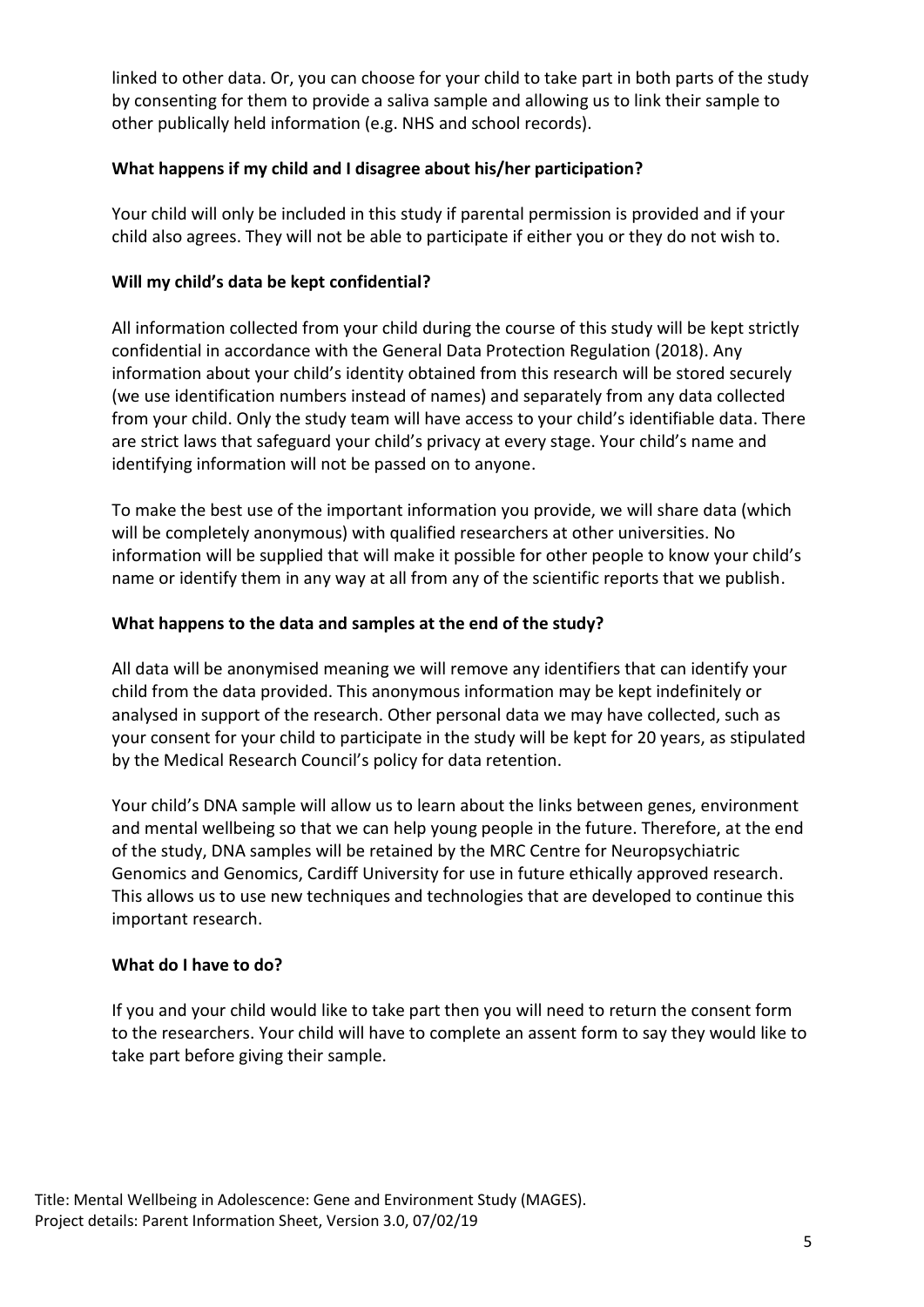#### **Are there any risks?**

There are no risks associated with this research.

#### **What will happen to the results of the research study?**

The results of the study as a whole will be written up in scientific papers. The results will be presented to professionals interested in young people's mental health. Nobody would be able to identify your child in any way from these results – we do not include names of children or ID numbers in these reports and presentations.

#### **What if I decide I want to withdraw my consent?**

Your child's participation in this study is completely voluntary and you or they are free to withdraw at any time without giving a reason. If you wish to withdraw your consent, please contact us to let us know. Our contact details are at the end of this information sheet.

When you withdraw your consent we will remove your details from the database. The samples used or results generated prior to the withdrawal of your consent will continue to be used in this study.

#### **Who is organising and funding this research?**

The research is organised by Professor Stephan Collishaw within the Division for Psychological Medicine and Clinical Neurosciences, Cardiff University. The research is currently funded by the Medical Research Council.

#### **Data Protection**

We will process data in line with the General Data Protection Regulation and Data Protection Act 2018. In providing your personal data for this research we will process it on the basis that doing so is necessary for our public task for scientific and historical research purposes in accordance with the necessary safeguards, and is in the public interest.

You have a number of rights under data protection law. Note that your rights to access, change or move your personal data are limited, as we need to manage your personal information in specific ways in order for the research to be reliable and accurate.

Cardiff University is the Data Controller and is committed to respecting and protecting your personal data in accordance with your expectations and Data Protection legislation. The University has a Data Protection Officer who can be contacted at: inforequest@cardiff.ac.uk. Further information about Data Protection can be found on the Cardiff University website: **[https://www.cardiff.ac.uk/public-information/policies-and](https://www.cardiff.ac.uk/public-information/policies-and-procedures/data-protection)[procedures/data-protection](https://www.cardiff.ac.uk/public-information/policies-and-procedures/data-protection)**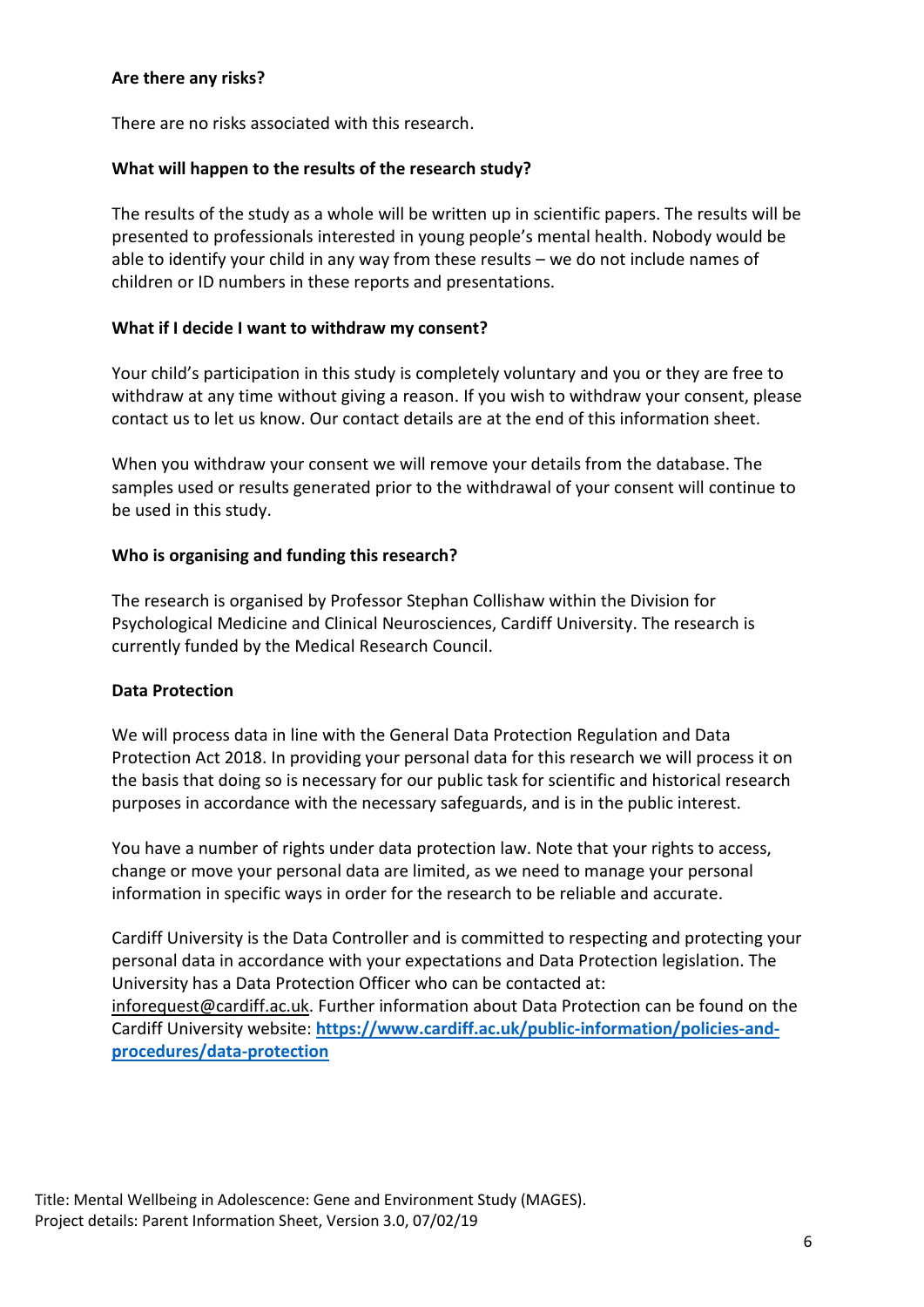#### **Who has reviewed and approved the study?**

All research projects need to be reviewed by an ethics committee to ensure research is being carried out in an ethical way. This project has been reviewed by the School of Medicine Ethics Committee at Cardiff University.

If you are unhappy with the way you were treated or with something that happened during the course of the research project. In the first instance, contact the leader of the research project:

*Professor Stephan Collishaw* MRC Centre for Neuropsychiatric Genetics and Genomics Cardiff University Hadyn Ellis Building Maindy Road **Cardiff** CF24 4HQ

**Telephone:** 029 20 688436 **Email:** CollishawS@cardiff.ac.uk

Following this, if you are still unhappy, you can be advised on how to contact the relevant Ethics Committee.

#### **Further information and queries**

If you or your child have any questions about this research then please contact the research team using the details on the next page.